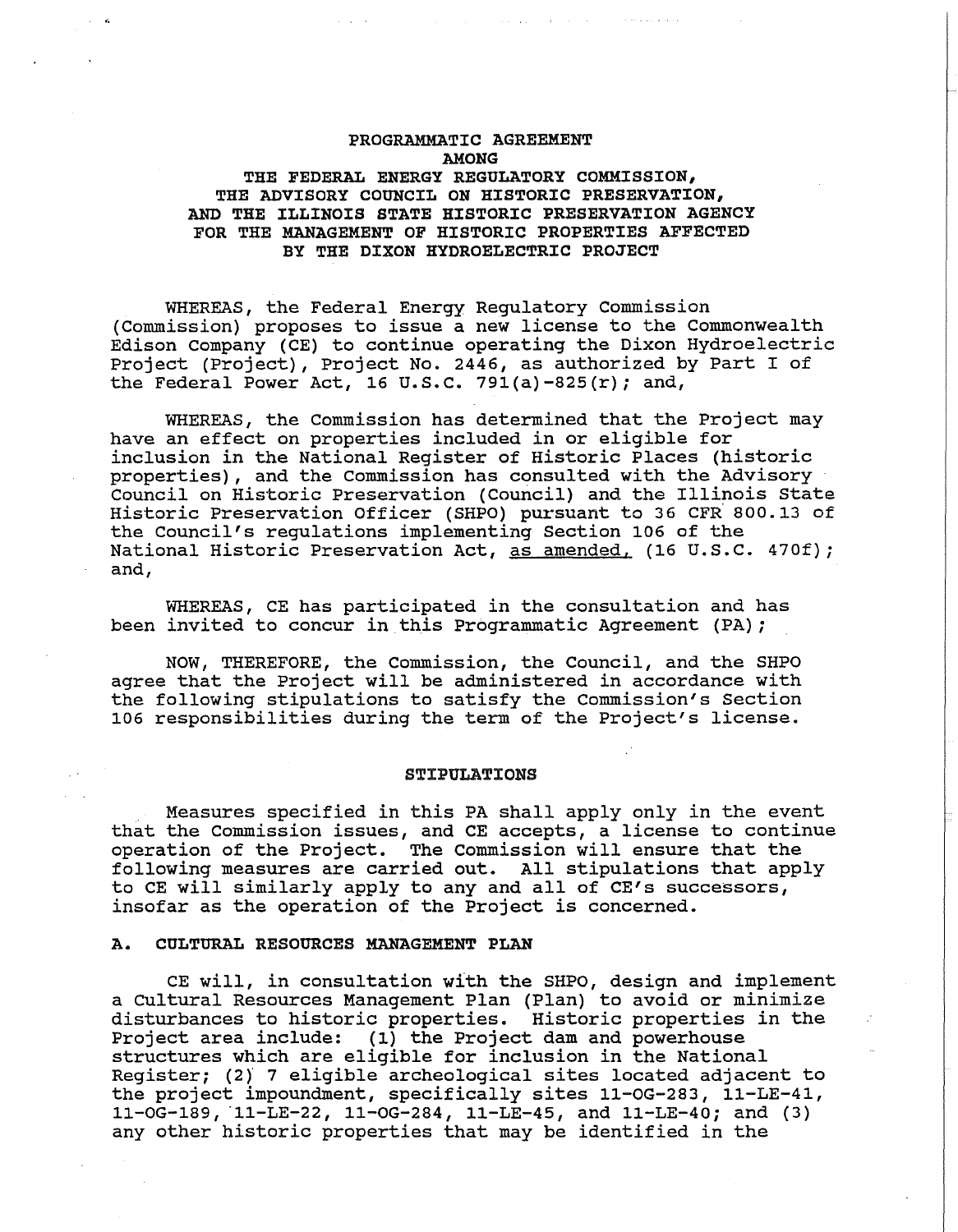course of operating the project, conducting periodical surveys, or engaging in project related ground-disturbing activities.

The Plan shall be filed for Commission approval within 1 year after the date of issuance of a license to CE for the Project. Prior to filing, CE shall provide the SHPO and the Council 45 days to provide written comments on the Plan, and make revisions as necessary based on the comments. Any SHPO or Council comments shall be filed with the Plan.

If the SHPO or the Council objects to the Plan, or any part thereof, the Commission will consult with the SHPO and the council to resolve the objection in accordance with the dispute resolution provision of the General Provisions. The objection must be specifically identified and the reasons for any objection documented. The Commission reserves the right to require changes to the Plan based the filing and consultation with the SHPO, the Council, or CE as necessary.

The Plan shall conform to the following provisions:

## 1. Project dam and powerhouse

a. The Plan shall include provisions for routinely operating and maintaining the Project dam and powerhouse in accordance with the Secretary of the Interior's Standards for Historic Preservation Projects (Federal Register, Vol. 48, No. 190, page 44737, September 29, 1983) and the Secretary's of the Interior's standards for Rehabilitation and Guidelines for Rehabilitating Historic Buildings (U.S. Department of the Interior, National Park Service, Washington, DC, 1983) {Standards), so that the attributes which qualify the Project dam and powerhouse for listing in the National Register are protected from adverse effects from such routine activities.

b. The Plan shall stipulate that CE follow the Standards when undertaking new construction associated with the project dam and powerhouse. In the event a modification or undertaking is proposed that may alter characteristics of the powerhouse or dam which qualify them for inclusion in the National Register, the Plan will include provisions for consultation with the SHPO to reduce or minimize the effect of the undertaking on the powerhouse or dam.

c. The Plan will include consultation procedures in the event that CE proposes the demolition of the powerhouse or dam structures. The Plan shall require CE to document any alternatives to demolition that were considered with an explanation of why the proposed demolition is unavoidable. CE shall also develop mitigation measures for the demolition in consultation with the SHPO, and shall submit this documentation to the Commission for review and approval. The Plan will require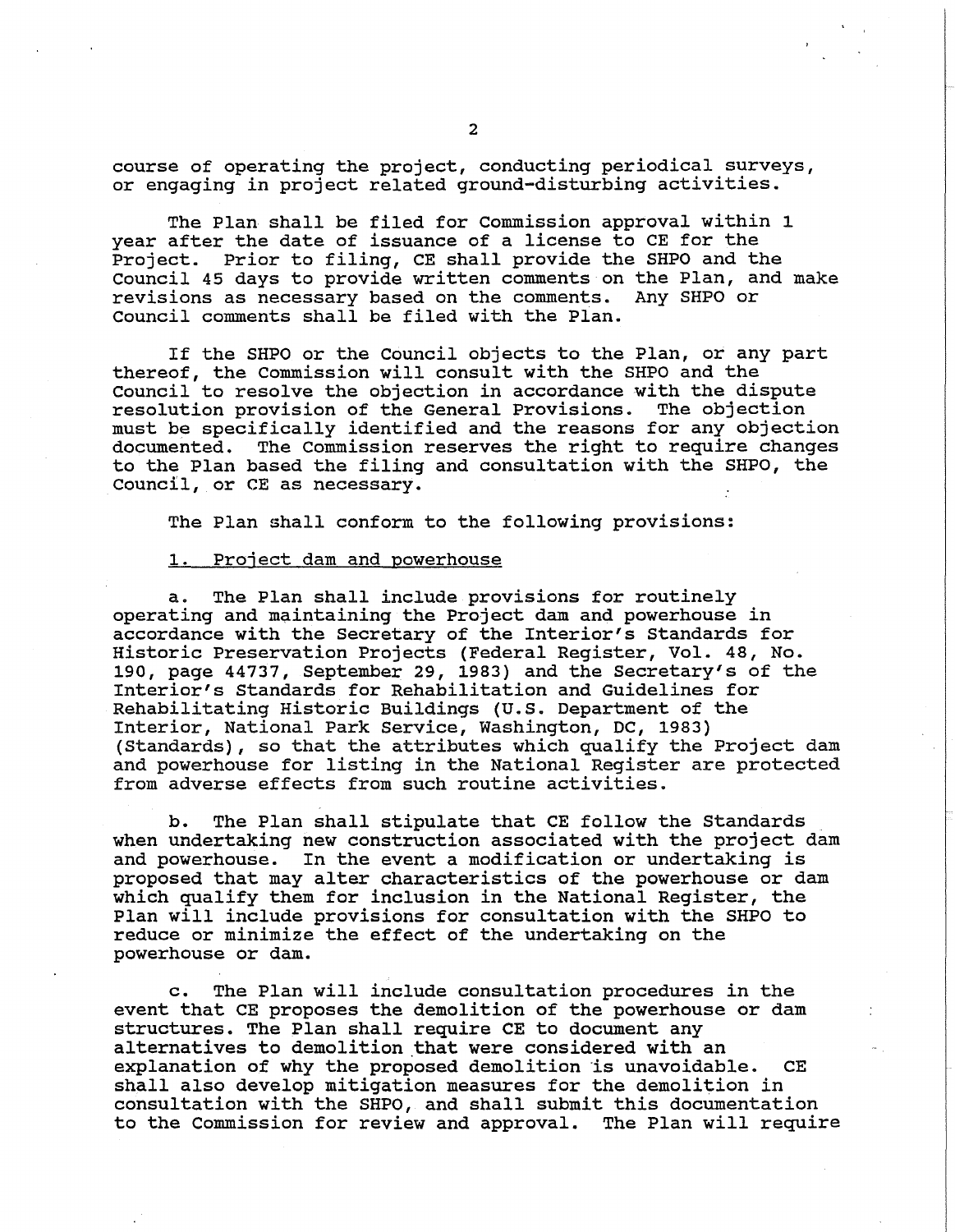that the Commission submit the proposed undertaking with documentation gathered during consultation to the Council for comment.

## 2. Seven eligible archeological sites

a. The Plan will include provisions to stabilize sites subject to erosion, and to recover data from portions of the sites that cannot be protected or that may be disturbed by stabilization.

b. The Plan will include provisions for periodically monitoring these sites and other portions of the Project reservoir shoreline to determine if stabilization is working, or additional stabilization or data recovery is needed, or if other eligible sites may be present that require documentation and protection.

c. The Plan will include provisions for working with private land owners to preserve in place those attributes which contribute to the eligibility of these sites, and which may be impacted by the Project, through the use of plantings or other shoreline preservation techniques.

d. The Plan will include a provision to request access to private lands in order to implement shoreline stabilization techniques, to recover data, or to evaluate National Register eligibility.

3. Previously unidentified archeological and historic sites

CE will include in its Plan the following.provisions:

a. In planning any Project-related land-clearing or ground-disturbing activities in an area which has not been subjected to an archeological survey, including recreation developments at the Project, CE will consult with the SHPO concerning the need for a survey to identify archeological or historic sites. If the survey results in the identification of eligible sites, CE shall consult with the SHPO to develop and implement appropriate treatment measures.

b. Moreover, if previously unidentified archeological or historic sites are discovered during any.Project-related land-clearing or ground-disturbing activities, CE will immediately alert the SHPO to the discovery and ensure that all work that may affect the property is halted until CE in consultation with the SHPO implements a treatment plan. CE will be responsible for ensuring that Project-related work crews are informed that they are required to report and protect archeological and historic sites that are encountered.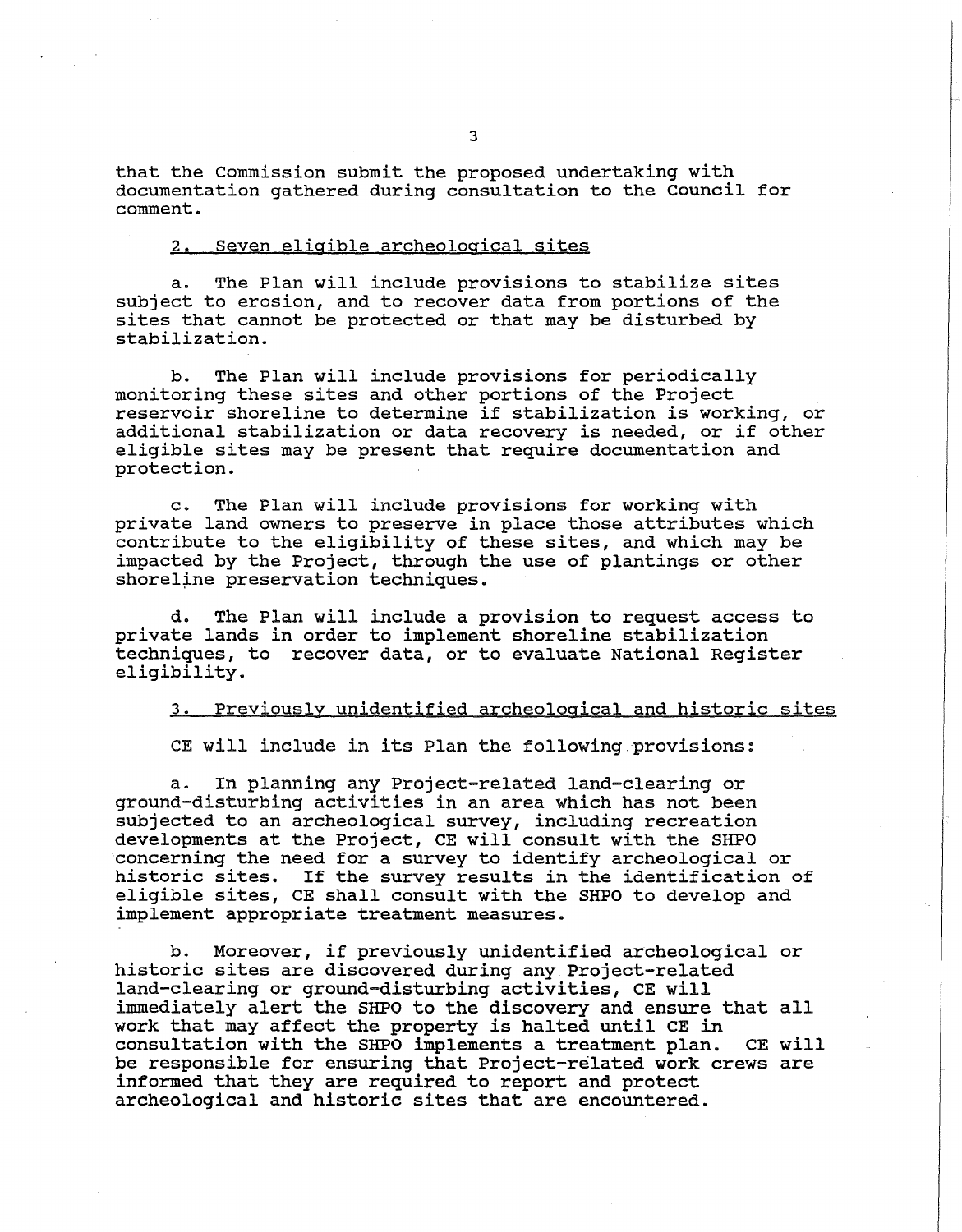c. CE will consult with the SHPO to determine the National Register eligibility of archeological and historic sites discovered after licensing and assess the effects of the Project on eligible sites. CE will also consult with the SHPO to design a treatment plan for avoiding or mitigating adverse effects upon eligible properties.

d. If CE and the SHPO are able to agree on such a plan, CE will execute the plan. If CE and the SHPO disagree, CE will refer the matter to dispute resolution as described in the PA's General Provisions.

## **B •. GENERAL PROVISIONS**

The following general provisions will apply in administering this PA throughout the term of the license.

## 1. Identification and evaluation surveys

Results of historical and archeological survey of the Project area are contained in the documents entitled "Results of the Phase I, Stage II Archeological Survey and Testing Program for the Dixon Hydroelectric Plant Relicensing Project in Lee and Ogle Counties, Illinois" by Joseph Randolph and Rochelle Lurie (Midwest Archeological Research Services, Inc., cultural Resource Management Report, No. 211, Harvard, Illinois, November 15, 1992), and CE's Application of Commonwealth Edison Company for the Dixon Hydroelectric Project (FERC Project No. 2446) (specifically, exhibits A, E, F, and G, and appendix 1) (Commonwealth Edison Company, Chicago, Illinois, December, 1991) (filed with the Commission on December 27, 1991). The historic properties identified are: the Project powerhouse and dam, and archeological sites 11-OG-283, ll-LE-41, ll-OG-189, ll-LE-22, 11- OG-284, 11-LE-45, and ll-LE-40.

a. The above survey has been, and all future surveys will be, conducted in a manner consistent with the Secretary of the Interior's "Standards and Guidelines for Identification" (Federal Register, Vol. 48, No. 190, pages 44720-23, September 29, 1983) and the procedures outlined in the publication entitled "The Archeological survey: Methods and Uses" by Thomas F. King (National Park Service, Washington, DC, 1978).

b. Surveys will be conducted in consultation with the SHPO and CE will provide a report on the surveys to the SHPO for review.

c. In consultation with the SHPO, CE will determine the National Register eligibility of archeological and historic sites which may be identified as a result of any work carried out pursuant to this PA. If the SHPO agrees with CE's determination of eligibility, such concurrence will be deemed conclusive for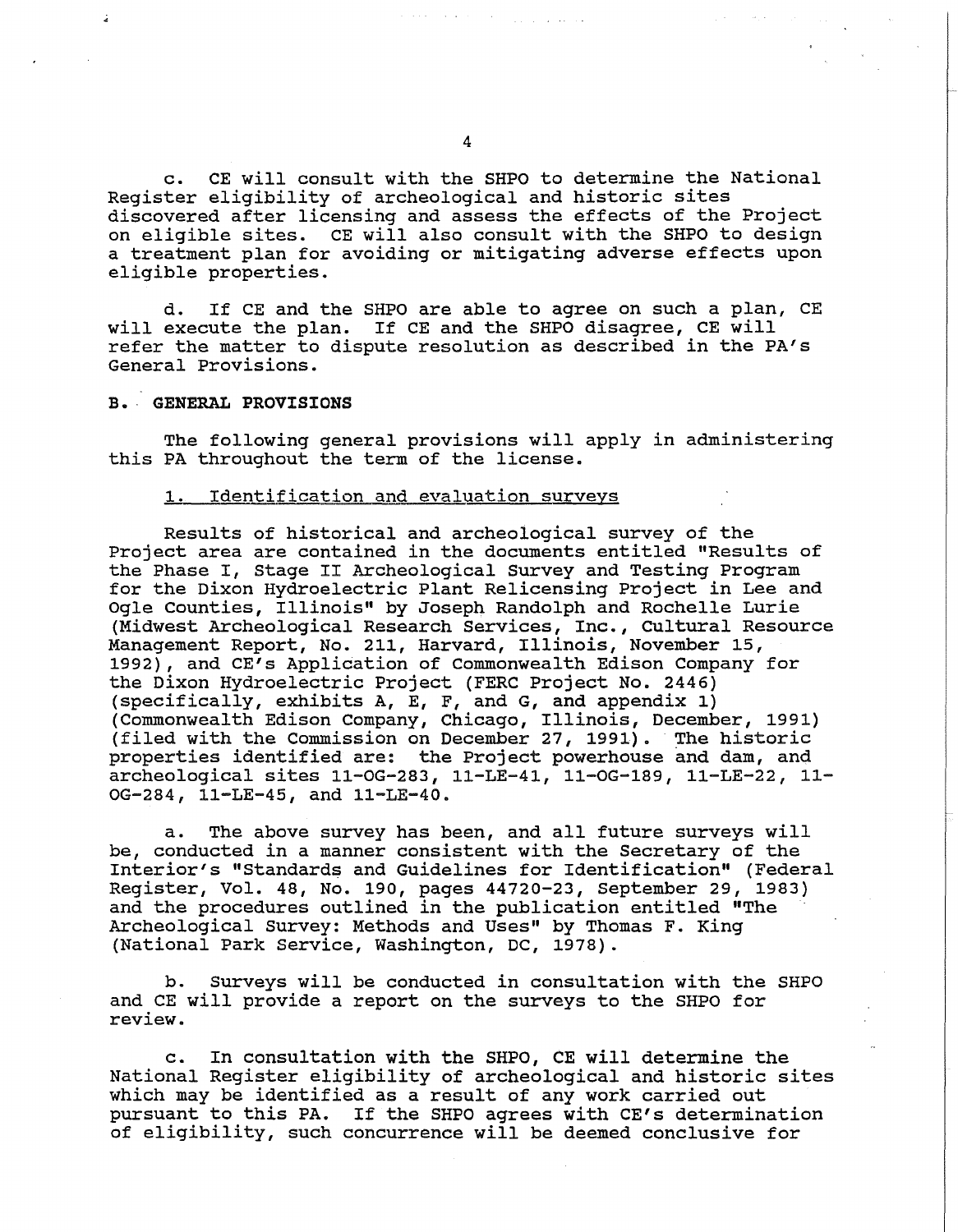purposes of this PA. If the SHPO fails to respond within 45 days after receipt of the request for concurrence, then CE's determination will be deemed conclusive for purposes of this PA. If the SHPO disagrees with CE's determination within 45 days, or if the Council or the Secretary of the Interior so request, the Commission will request a determination of eligibility from the Keeper of the National Register of Historic Places in accordance with 36 CFR Part 63.

d. If a survey results in the identification of archeological or historic sites that are eligible for listing on the National Register, CE will develop and implement a treatment plan in consultation with the SHPO for those sites subject to Project effects.

## 2. Archeological data recovery

Where it is not practical to protect an eligible archeological site in place, recovery of data contained in the site may be deemed an appropriate means of mitigating adverse<br>effect. In all instances of archeological data recovery, CE w In all instances of archeological data recovery, CE will adhere to the following requirements.

a. CE will consult with the SHPO to develop and implement any plan for the recovery of archeological data, and will ensure that it is consistent with the Secretary of the Interior's "Standards and Guidelines for Archeological Documentation" (Federal Register, Vol. 48, No. 190, pages 44534-37, September 29, 1983) and the Council's publication, "Treatment of Archeological Properties" (Advisory Council on Historic Preservation, 1980).

b. At a minimum, the plan for recovery of archeological data will specify: (i) the sites where data recovery is to be conducted; (ii) the research questions to be addressed through data recovery and an explanation of their relevance, importance, and data requirements; (iii) the methods to be used, with an explanation of their relevance and relationship to the research questions; (iv) the methods to be used in data analysis, management, and dissemination; (v) the proposed costs for data recovery, data analysis, and report preparation; (vi) the proposed schedule for the implementation and completion of field work, data analysis, and report preparation; and (vii) a description of how the final report will be made available to the professional archeological community and the public.

## 3. Report dissemination

CE will ensure that all.archeological reports resulting from actions taken pursuant to this PA are provided to the SHPO and the Commission for their review and comment, and that all such reports are responsive to contemporary professional standards,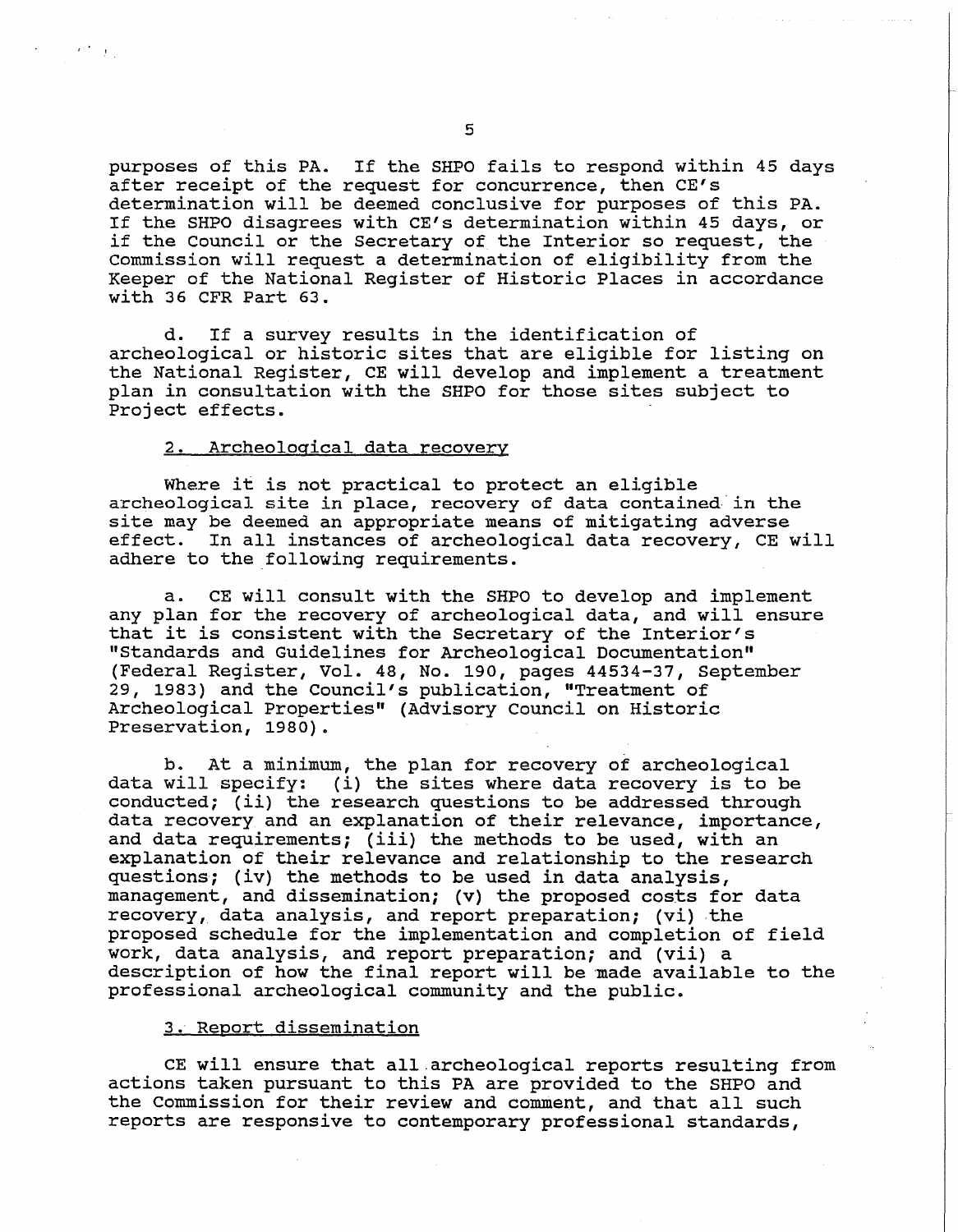and to the Department of the Interior's "Format Standards of Data<br>Recovery Program" (Federal Register, Vol. 42, pages 5377-79). CE Recovery Program" (Federal Register, Vol. 42, pages 5377-79). will, upon request, provide copies of the reports to other interested parties, but will withhold precise locational data if it appears that its release could jeopardize archeological sites.

## 4. Disposition of cultural and human remains

a. CE will ensure that all materials and records resulting from actions pursuant to this PA are curated within the State of Illinois in accordance with 36 CPR Part 79.

b. CE will ensure that treatment of any human remains and grave-associated artifacts encountered during any action pursuant to this PA will conform to the Human Skeletal Remains Protection Act (Ill. Rev. stat. Chap. 12.7. para 2661 et seq.), and will take into account the Council's "Policy Statement Regarding Treatment of Human Remains and Grave Goods," adopted by the Council September 17, 1988, at Gallup, New Mexico.

#### 5. Professional qualifications

CE will ensure that all historic preservation work carried out pursuant to this PA is carried out by or under the direct supervision of a person or persons meeting the Secretary of the Interior's "Professional Qualifications Standards" (Federal Register, Vol. 48, No. 190, pages 44738-9, September 29, 1983).

#### 6. Interim procedures

Until the Plan is implemented, CE will comply with 36 CFR 800.4 through 800.6 with respect to any ground~disturbing activities proposed by CE.

#### 7. Five-year review

Five years from the date of the Project license, CE will file, for Commission approval, a summary report of the activities conducted pursuant to this PA, along with recommended mitigation of identified adverse effects. The filing shall include the written comments of the SHPO, and any revisions necessary based on these comments. CE will allow the SHPO 45 days to provide these comments. Upon approval, CE shall proceed with the .measures proposed in the report. The Commission reserves the right to require changes to the report and additional work to satisfy the requirements of this PA based on the filing.

The 5-year summary report shall include the following:

a. The results of monitoring activities, including identification and assessment of the effects of vandalism and of recreational use on historic properties within the Project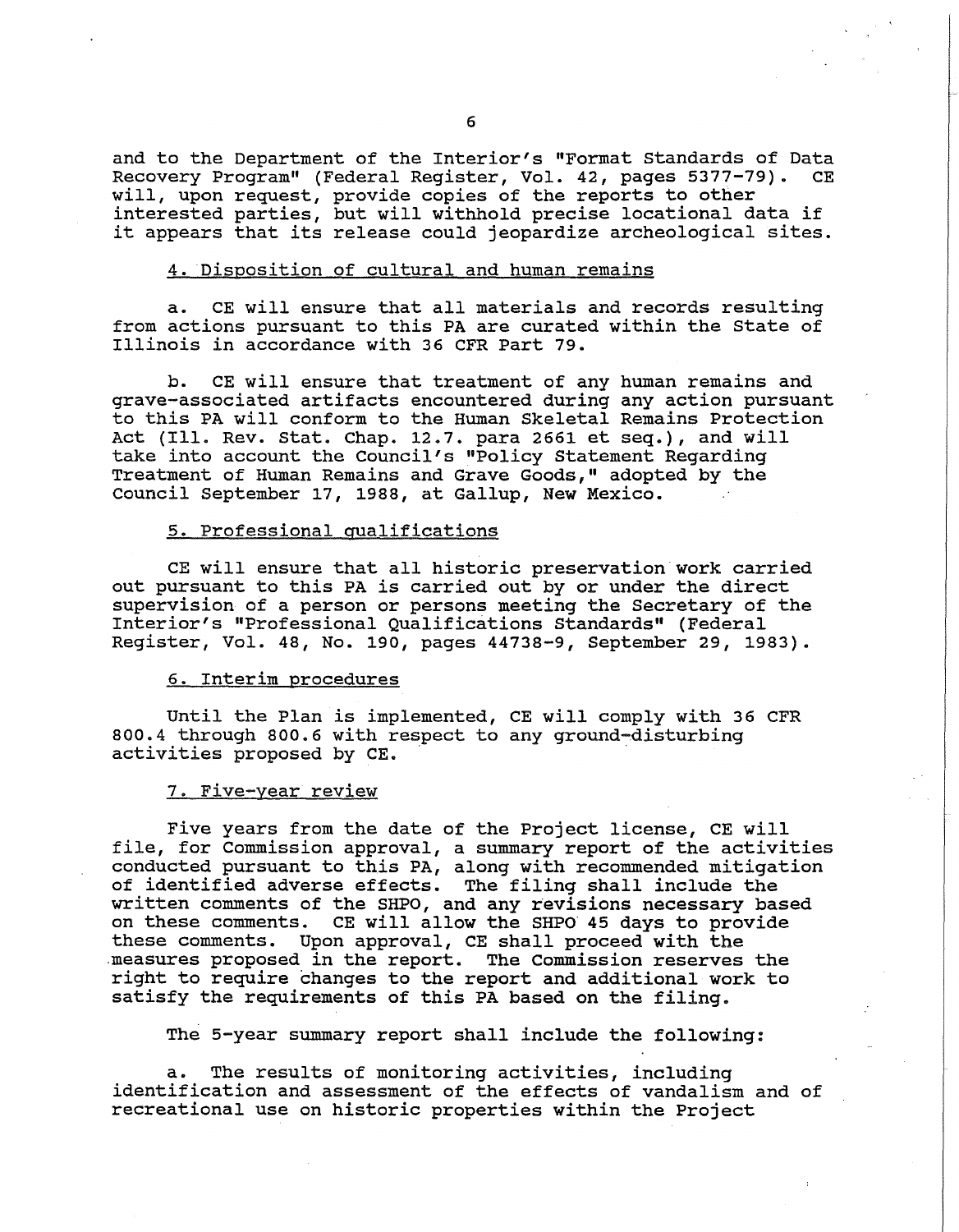boundary, and actions proposed to correct or mitigate identified adverse effects.

b. The results of work carried out pursuant to the Plan and the terms of this PA.

## 8. Monitoring

The SHPO may monitor activities carried out pursuant to this PA. CE will cooperate with the SHPO in carrying out its monitoring activities.

## 9. Dispute resolution

If the Commission, the SHPO, the Council, or CE objects within 45 days to any action pursuant to this PA, the Commission will consult with the objecting party to resolve the objection. If the Commission determines that the objection cannot be resolved, the Commission shall request comments of the Council pursuant to 36 CFR 800.6(b). Any Council comment provided in response to such a request will be taken into account by the Commission in accordance with 36 CFR 800.6(c) (2) with reference to the subject of dispute. The Commission's responsibility to carry out all actions under this PA that are not the subject of dispute will remain unchanged.

#### **EXECUTION OF THE AGREEMENT**

Execution and implementation of this PA evidences that the Commission has satisfied its Section 106 responsibilities for all individual actions of the Project.

#### FEDERAL ENERGY REGULATORY COMMISSION

Date:

Fred E. Springer, Director Office of Hydropower Licensing

ADVISORY COUNCIL ON HISTORIC PRESERVATION By: Robert D. Bush, Executive Director

Date:  $\frac{12}{33}$ /93. '

ILLINOIS STATE HISTORIC PRESERVATION OFFICER

By: Date: Date: William L. Wheeler, State Historic Preservation Officer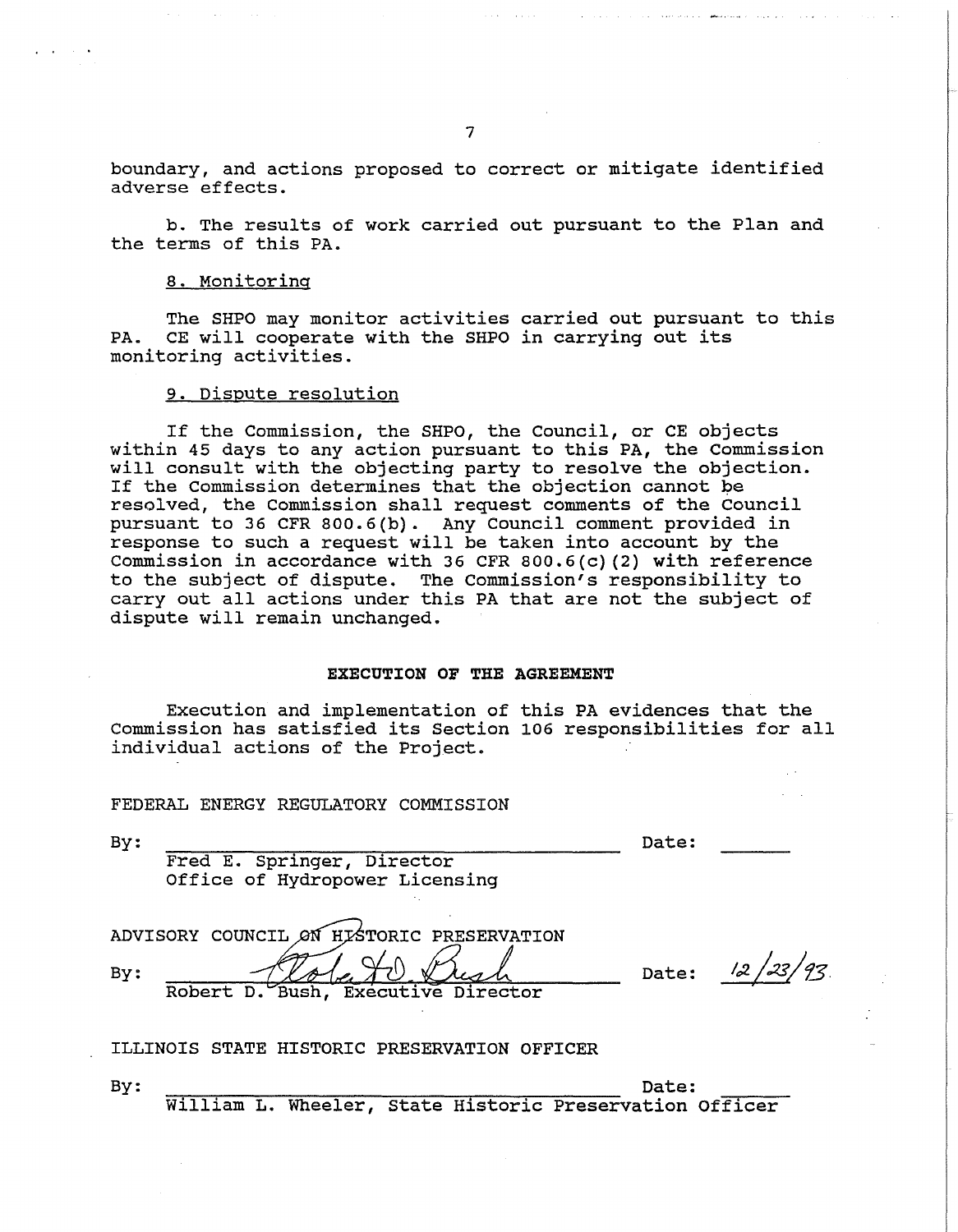CONCUR:

# COMMONWEALTH EDISON COMPANY

j • • •

By: --------......-----.------.....-::--....-...,.. Date: Emerson. Lacey, Vice President, Fossil Division